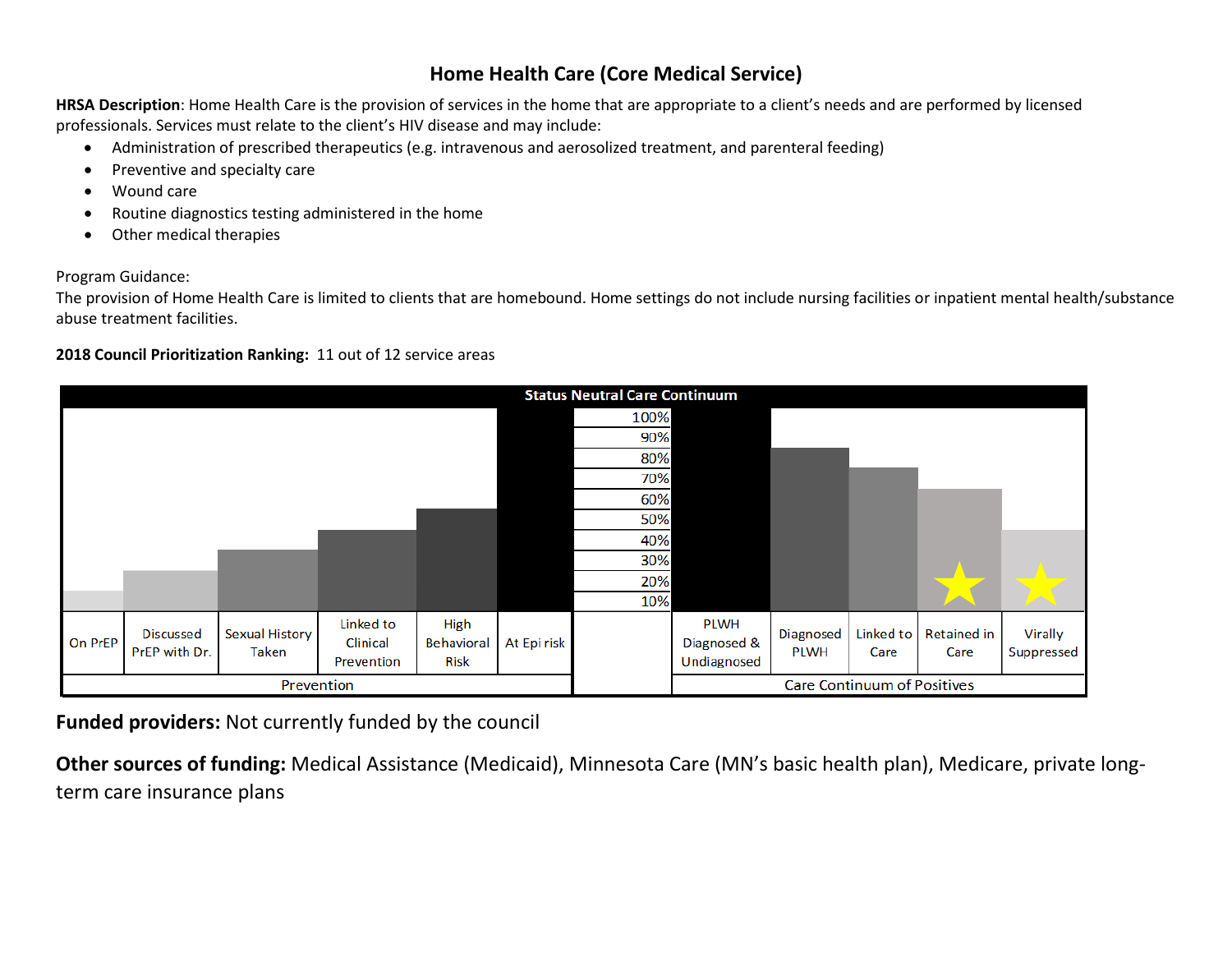## **Hospice Services (Core Medical Service)**

**HRSA Description**: Hospice Services are end-of-life care services provided to clients in the terminal stage of an HIV-related illness. Allowable services are:

- Mental health counseling
- Nursing care
- Palliative therapeutics
- Physician services
- Room and board

#### Program Guidance:

Services may be provided in a home or other residential setting, including a non-acute care section of a hospital that has been designated and staffed to provide hospice services. This service category does not extend to skilled nursing facilities or nursing homes.

To meet the need for hospice services, a physician must certify that a patient is terminally ill and has a defined life expectancy as established by the recipient. Counseling services provided in the context of hospice care must be consistent with the definition of mental health counseling. Palliative therapies must be consistent with those covered under respective state Medicaid programs.

### **2018 Council Prioritization Ranking:** 12 out of 12 service areas



**Funded providers:** Not currently funded by the council

**Other sources of funding:** Medical Assistance, Minnesota Care, Medicare, most private insurance plans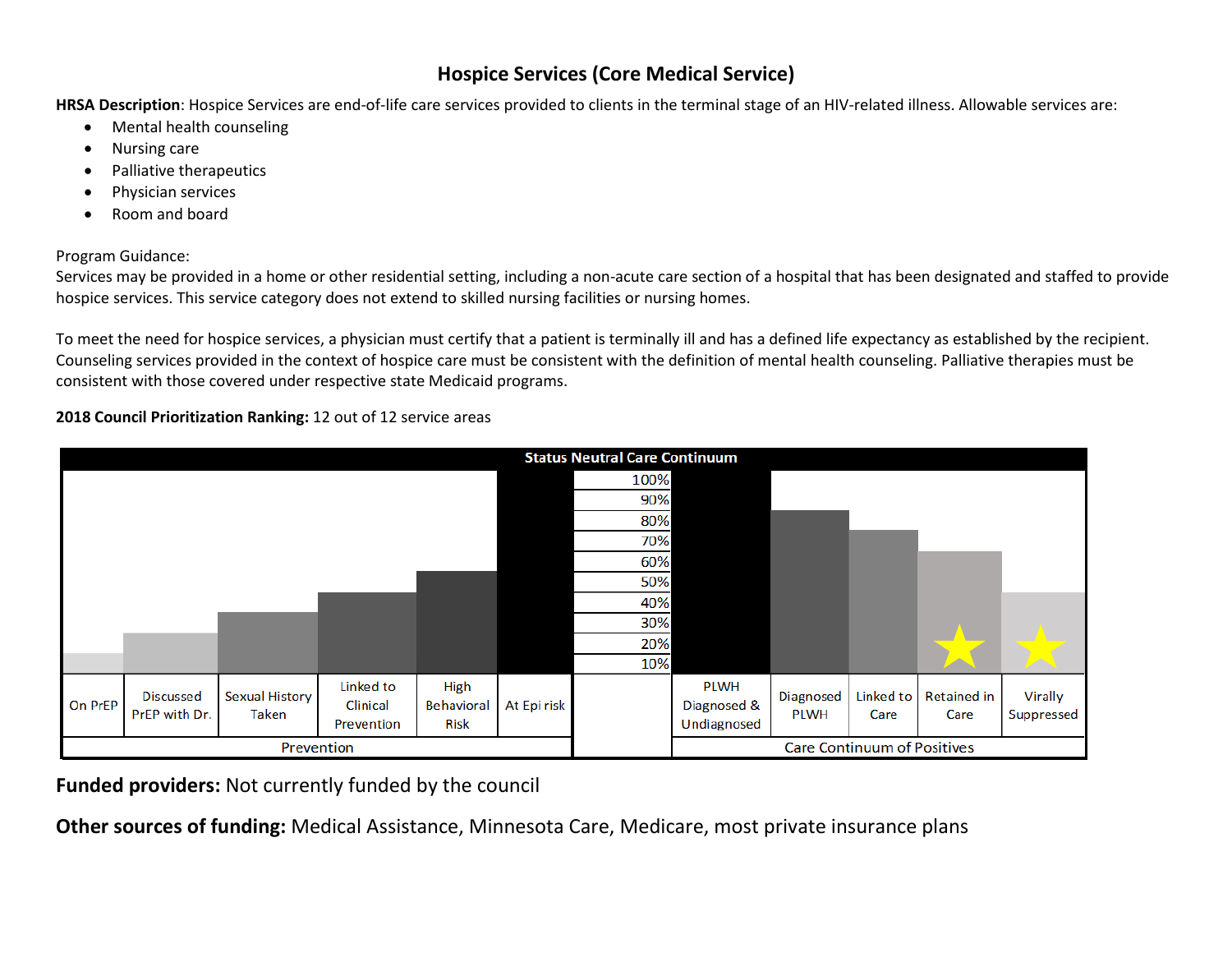## **Rehabilitation Services (Support Service)**

**HRSA Description**: Rehabilitation Services are provided by a licensed or authorized professional in accordance with an individualized plan of care intended to improve or maintain a client's quality of life and optimal capacity for self-care.

Program Guidance:

Examples of allowable services under this category are physical and occupational therapy.

**2018 Council Prioritization Ranking:** 13 out of 16 service areas

|         | <b>Status Neutral Care Continuum</b> |                                |                                     |                            |             |      |                                           |                          |                                    |                     |                       |
|---------|--------------------------------------|--------------------------------|-------------------------------------|----------------------------|-------------|------|-------------------------------------------|--------------------------|------------------------------------|---------------------|-----------------------|
|         |                                      |                                |                                     |                            |             | 100% |                                           |                          |                                    |                     |                       |
|         |                                      |                                |                                     |                            |             | 90%  |                                           |                          |                                    |                     |                       |
|         |                                      |                                |                                     |                            |             | 80%  |                                           |                          |                                    |                     |                       |
|         |                                      |                                |                                     |                            |             | 70%  |                                           |                          |                                    |                     |                       |
|         |                                      |                                |                                     |                            |             | 60%  |                                           |                          |                                    |                     |                       |
|         |                                      |                                |                                     |                            |             | 50%  |                                           |                          |                                    |                     |                       |
|         |                                      |                                |                                     |                            |             | 40%  |                                           |                          |                                    |                     |                       |
|         |                                      |                                |                                     |                            |             | 30%  |                                           |                          |                                    |                     |                       |
|         |                                      |                                |                                     |                            |             | 20%  |                                           |                          |                                    |                     |                       |
|         |                                      |                                |                                     |                            |             | 10%  |                                           |                          |                                    |                     |                       |
| On PrEP | <b>Discussed</b><br>PrEP with Dr.    | Sexual History<br><b>Taken</b> | Linked to<br>Clinical<br>Prevention | High<br>Behavioral<br>Risk | At Epi risk |      | <b>PLWH</b><br>Diagnosed &<br>Undiagnosed | Diagnosed<br><b>PLWH</b> | Linked to<br>Care                  | Retained in<br>Care | Virally<br>Suppressed |
|         | Prevention                           |                                |                                     |                            |             |      |                                           |                          | <b>Care Continuum of Positives</b> |                     |                       |

**Funded providers:** Not currently funded by the council

**Other sources of funding:** Medical Assistance, Minnesota Care, qualified health plans purchased through MNSure, other private health insurance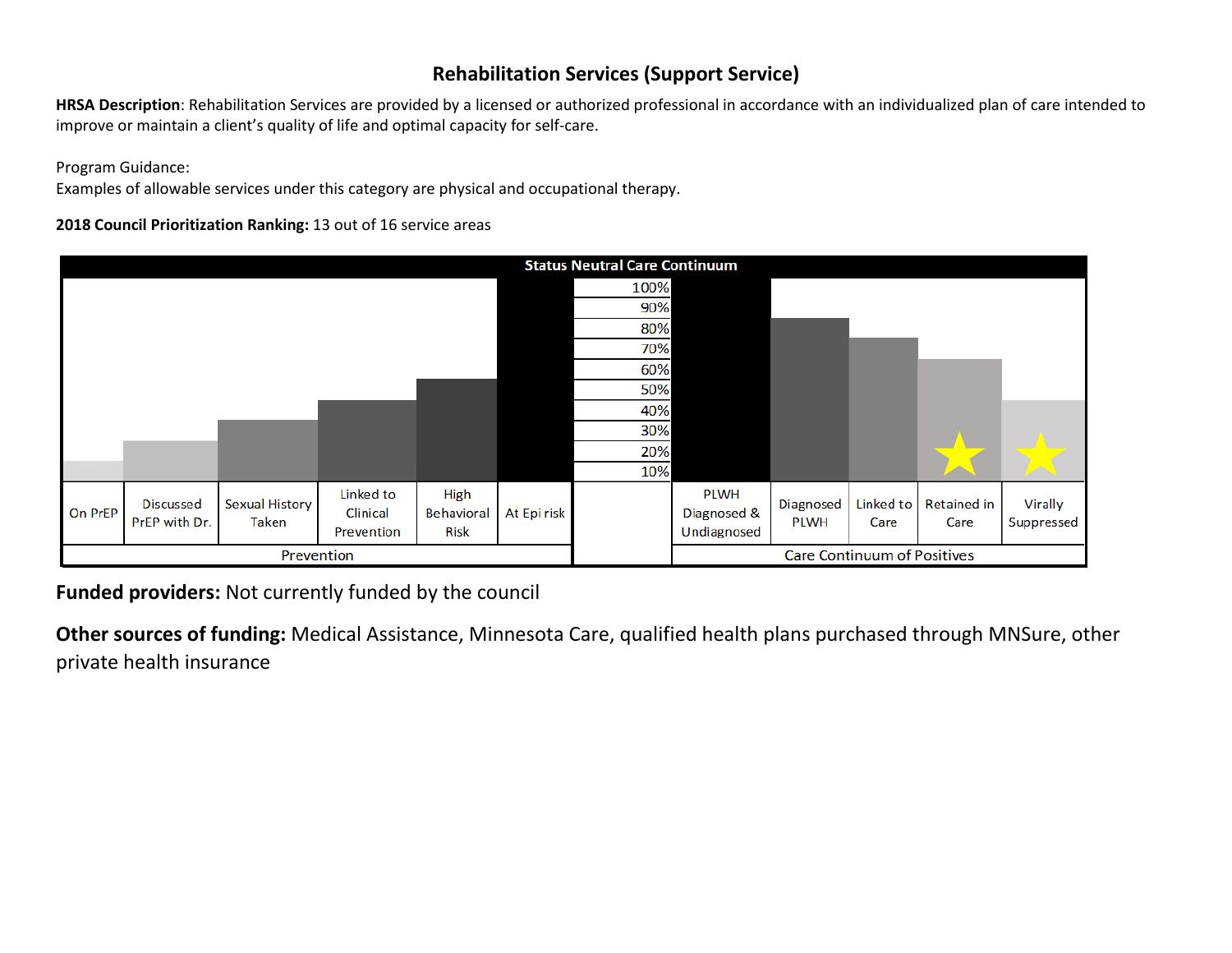# **Respite Care (Support Service)**

**HRSA Description**: Respite Care is the provision of periodic respite care in community or home-based settings that includes non-medical assistance designed to provide care for an HRSA RWHAP-eligible client to relieve the primary caregiver responsible for their day-today care.

Program Guidance:

Recreational and social activities are allowable program activities as part of a Respite Care provided in a licensed or certified provider setting including drop-in centers within HIV Outpatient/Ambulatory Health Services or satellite facilities.

Funds may be used to support informal, home-based Respite Care, but liability issues should be included in the consideration of this expenditure. Direct cash payments to clients are not permitted.

Funds may not be used for off premise social/recreational activities or to pay for a client's gym membership.

#### **2018 Council Prioritization Ranking:** 15 out of 16 service areas

|         |                                   |                                |                                     |                                   | <b>Status Neutral Care Continuum</b> |      |                                           |                          |                                    |                     |                       |
|---------|-----------------------------------|--------------------------------|-------------------------------------|-----------------------------------|--------------------------------------|------|-------------------------------------------|--------------------------|------------------------------------|---------------------|-----------------------|
|         |                                   |                                |                                     |                                   |                                      | 100% |                                           |                          |                                    |                     |                       |
|         |                                   |                                |                                     |                                   |                                      | 90%  |                                           |                          |                                    |                     |                       |
|         |                                   |                                |                                     |                                   |                                      | 80%  |                                           |                          |                                    |                     |                       |
|         |                                   |                                |                                     |                                   |                                      | 70%  |                                           |                          |                                    |                     |                       |
|         |                                   |                                |                                     |                                   |                                      | 60%  |                                           |                          |                                    |                     |                       |
|         |                                   |                                |                                     |                                   |                                      | 50%  |                                           |                          |                                    |                     |                       |
|         |                                   |                                |                                     |                                   |                                      | 40%  |                                           |                          |                                    |                     |                       |
|         |                                   |                                |                                     |                                   |                                      | 30%  |                                           |                          |                                    |                     |                       |
|         |                                   |                                |                                     |                                   |                                      | 20%  |                                           |                          |                                    |                     |                       |
|         |                                   |                                |                                     |                                   |                                      | 10%  |                                           |                          |                                    |                     |                       |
| On PrEP | <b>Discussed</b><br>PrEP with Dr. | <b>Sexual History</b><br>Taken | Linked to<br>Clinical<br>Prevention | High<br>Behavioral<br><b>Risk</b> | At Epi risk                          |      | <b>PLWH</b><br>Diagnosed &<br>Undiagnosed | Diagnosed<br><b>PLWH</b> | Linked to<br>Care                  | Retained in<br>Care | Virally<br>Suppressed |
|         | Prevention                        |                                |                                     |                                   |                                      |      |                                           |                          | <b>Care Continuum of Positives</b> |                     |                       |

**Funded providers:** Not currently funded by the council

**Other sources of funding:** DHS respite care for children with "emotional or behavioral disturbances"